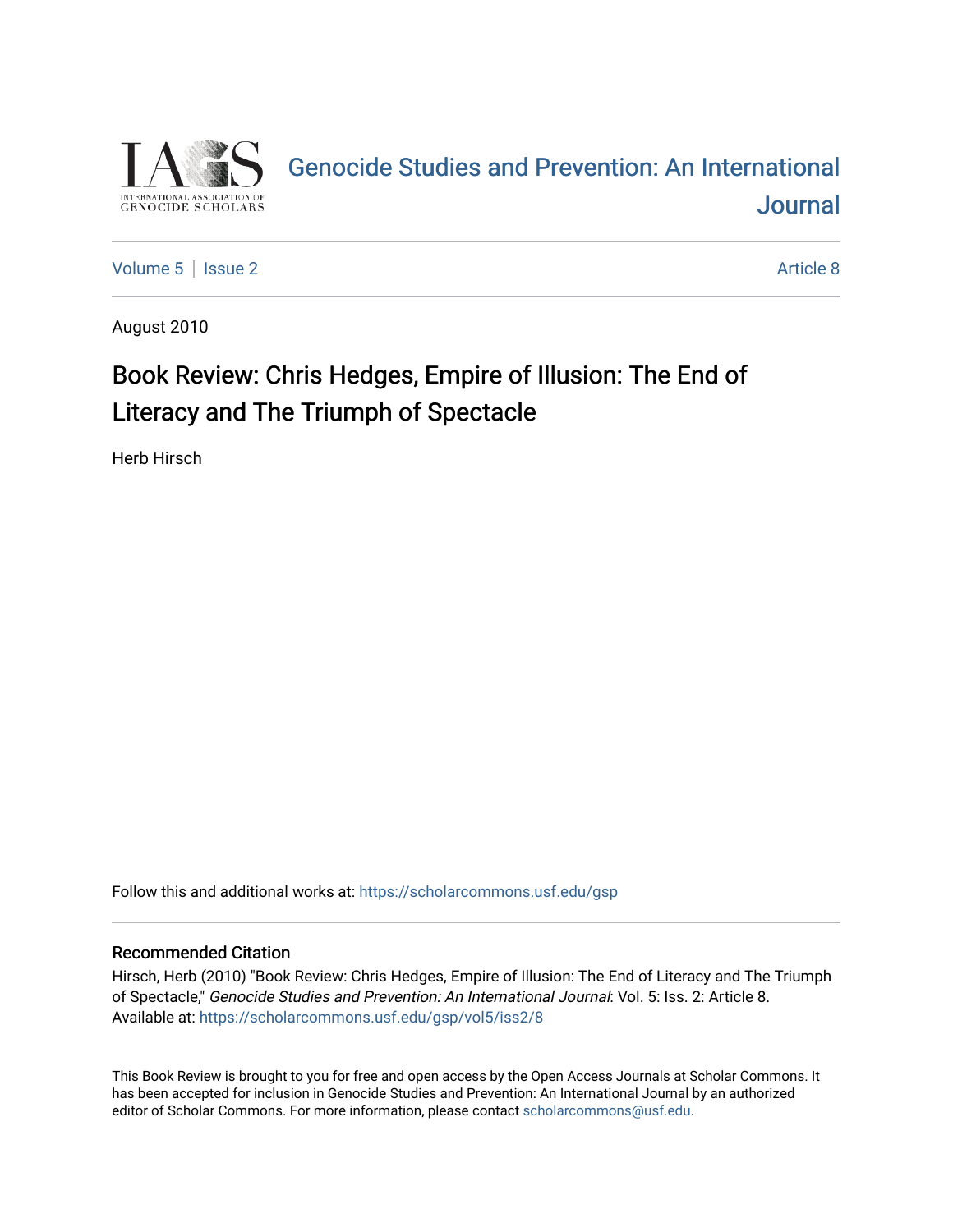## Book Review

## Chris Hedges, Empire of Illusion: The End of Literacy and The Triumph of Spectacle. New York: Nation Books, 2009. Pp. 232, cloth, \$24.95.

Reviewed by Herb Hirsch, Professor of Political Science, L. Douglas Wilder School of Government and Public Affairs, Virginia Commonwealth University; Co-Editor, Genocide Studies and Prevention

At first glance, a book that is a critical analysis of US culture might appear not be relevant to the study and prevention of genocide. This would be a profound mistake. Chris Hedges' analysis is not only applicable but important. Hedges, author of the National Book Critics Circle–nominated War Is a Force That Gives Us Meaning (2002), has given those who consider themselves genocide scholars much to think about and to apply to their concerns. With the possible exception of chapter two, ''The Illusion of Love,'' he digs into modern American culture and casts a critic's glare on what is wrong and how it might eventuate in possible violations of human rights or even genocide. By way of reviewing his argument, I will attempt to spell out these connections.

Hedges is uniquely qualified for his journey through the depressing explication of the illusions of modern American society. A senior fellow at the Nation Institute and a former foreign correspondent in Central America, the Middle East, Africa, and the Balkans, he previously wrote for the *New York Times*.

Hedges concentrates on the mechanisms used to divert individuals from confronting the political, economic, and moral realities that surround the modern citizen. Instead, he argues, reality is disguised by rituals of denial and entertainment spectacles. In a very real sense, the connection to genocide is not difficult to advance: similar rituals are used by states wishing to deny that they have perpetrated or allowed others to commit genocide. We will see how this works as we advance through the complexities of Hedges' argument.

The book begins with an over-long introduction, fourteen pages, that compares contemporary American culture with professional wrestling—both are characterized by ritual and spectacle and devoid of content. A culture of ''celebrity'' dominates, and "real life, our own life, is viewed next to the lives of celebrities as inadequate and inauthentic'' (19). It is no stretch to note that this type of diversion also draws attention away from the realities of life in other parts of the world and from what the United States is or is not doing in response to human-rights crises elsewhere. A culture focused on ritual and celebrity has no room for more substantive—and, one might add, depressing—realities. If, consequently, the US citizen is so diverted, it is highly unlikely that he or she will in any way pressure the US government to be concerned. This means, of course, that important issues remain on the periphery of consciousness and that, therefore, they are not on the agenda and will not be addressed.

But, Hedges argues, there is no reason to worry, since this celebrity culture provides expiation for whatever guilt may exist. Since, as portrayed in US culture, those

Herb Hirsch, review of Empire of Illusion: The End of Literacy and the Triumph of Spectacle, by Chris Hedges. Genocide Studies and Prevention 5, 2 (August 2010):  $219-222$ .  $\odot$  2010 Genocide Studies and Prevention. doi:10.3138/gsp.5.2.219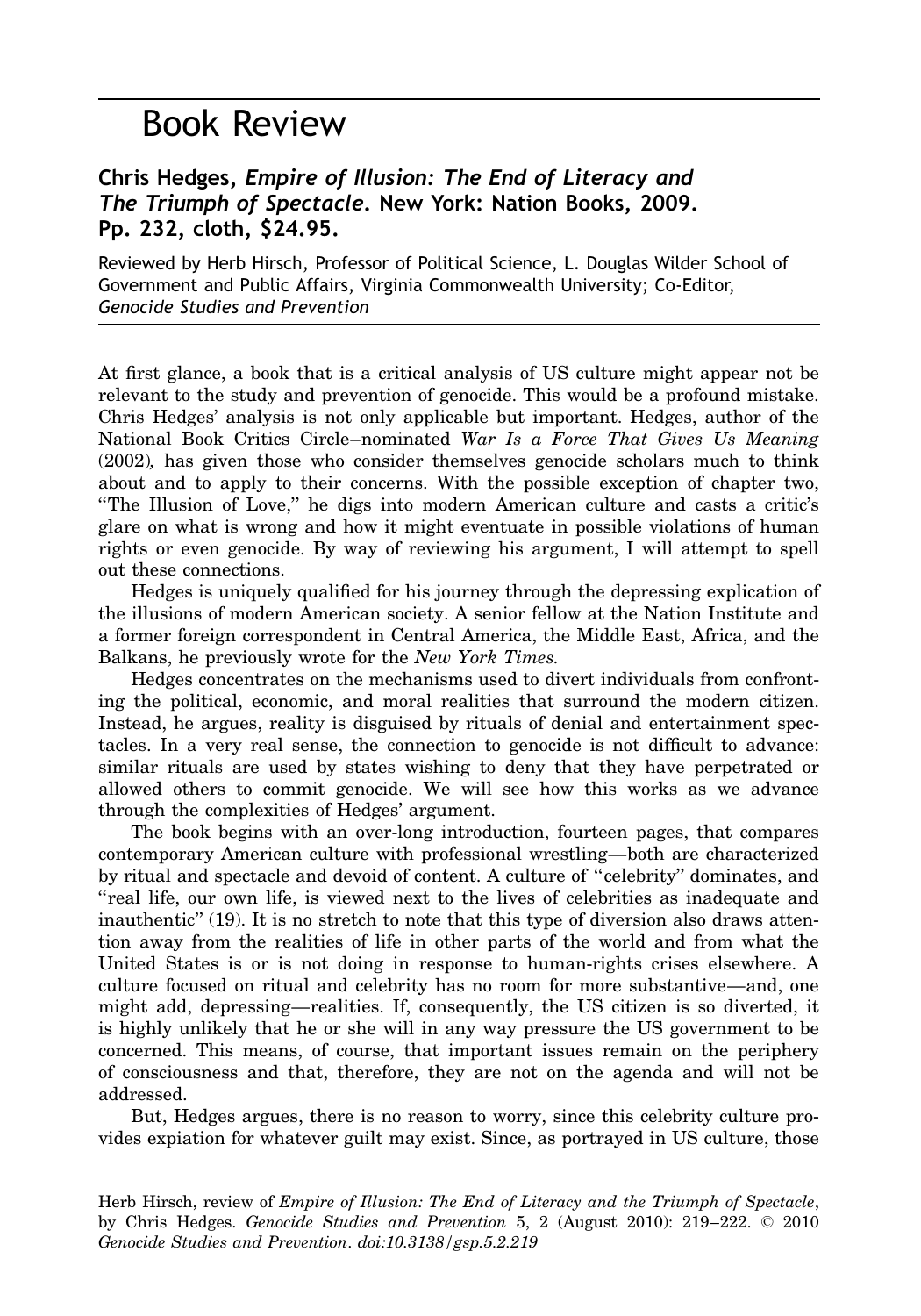who win are the "Best and the Brightest," it follows that "those who lose deserve to be erased. Compassion, competence, intelligence, and solidarity with others are forms of weakness'' (30). The losers are ''responsible for their rejection. They are deficient'' (30). Here we find a ready-made rationalization for allowing crimes against humanity, war crimes, and genocide to proceed unimpeded and, in many instances, unrecognized, as the media do not cover them and the population does not care about them.

Hence, as Hedges writes, ''celebrity culture plunges us into a moral void. No one has any worth beyond his of her appearance, usefulness, or ability to 'succeed.' The highest achievements in a celebrity culture are wealth, sexual conquest, and fame. It does not matter how these are obtained'' (32). This focus masks the problems within US society and diverts attention from problems anywhere else. In fact, Hedges accurately notes that ''the fantasy of celebrity culture is not designed simply to entertain. It is designed to keep us from fighting back'' (38). Apathy and ignorance feed the majority values of the culture, and we become not victims or perpetrators but bystanders. We watch everything. Not only do we sit and observe ''reality'' television: we sit and observe Darfur and the Congo as well.

It is often argued that education will overcome these obstacles to consciousness, the ignorance of diversion. Hedges points out, however, that ''honest intellectual inquiry, which is by its nature distrustful of authority, fiercely independent, and often subversive'' (89), has become a rarity. Corporate hierarchy has become the dominant educational model, and business ethics dominate the modern university: ''We have bought hook, line and sinker into the idea that education is about training and 'success,' defined monetarily, rather than learning to think critically and to challenge'' (95). These are the new primary values of the American educational establishment. The ''bottom line'' triumphs over any concept of morality or ethics, and critical thinking is not only banished but becomes a threat to the profit motive. Learning must be utilitarian, as defined by this culture and not by any notion of humanitarian action. As for education as the panacea, Hedges concludes that ''most universities have become high-priced occupational training centers'' (109). Education, in such an environment, has become ''a flight from conscience'' (11), and a flight from conscience dooms large portions of humanity to suffer, with no recognition that anything is wrong. Hedges goes even further, noting that

the single most important quality needed to resist evil is moral autonomy. As Immanuel Kant wrote, moral autonomy is possible only through reflection, self-determination, and the courage not to cooperate. Moral autonomy is what the corporate state, with all its coded attacks on liberal institutions and '' leftist'' professors, have really set out to destroy. (112)

Absent these qualities, there is no danger to the status quo and no possibility that pressure will be forthcoming to confront the human-rights violations taking place in remote (at least, remote from the United States) part of the globe.

Hedges concludes with a discussion of the ''Illusion of America.'' By this he means that the myth of the United States is out of line with the reality. Our selfimage, reinforced through the process of political socialization, political rhetoric, and self-absorption, is obsolete. ''Our nation has been hijacked by oligarchs, corporations, and a narrow selfish, political, and economic elite, a small and privileged group that governs, and often steals, on behalf of moneyed interests'' (142). These interests have no interest, so to speak, beyond money, and, Hedges argues,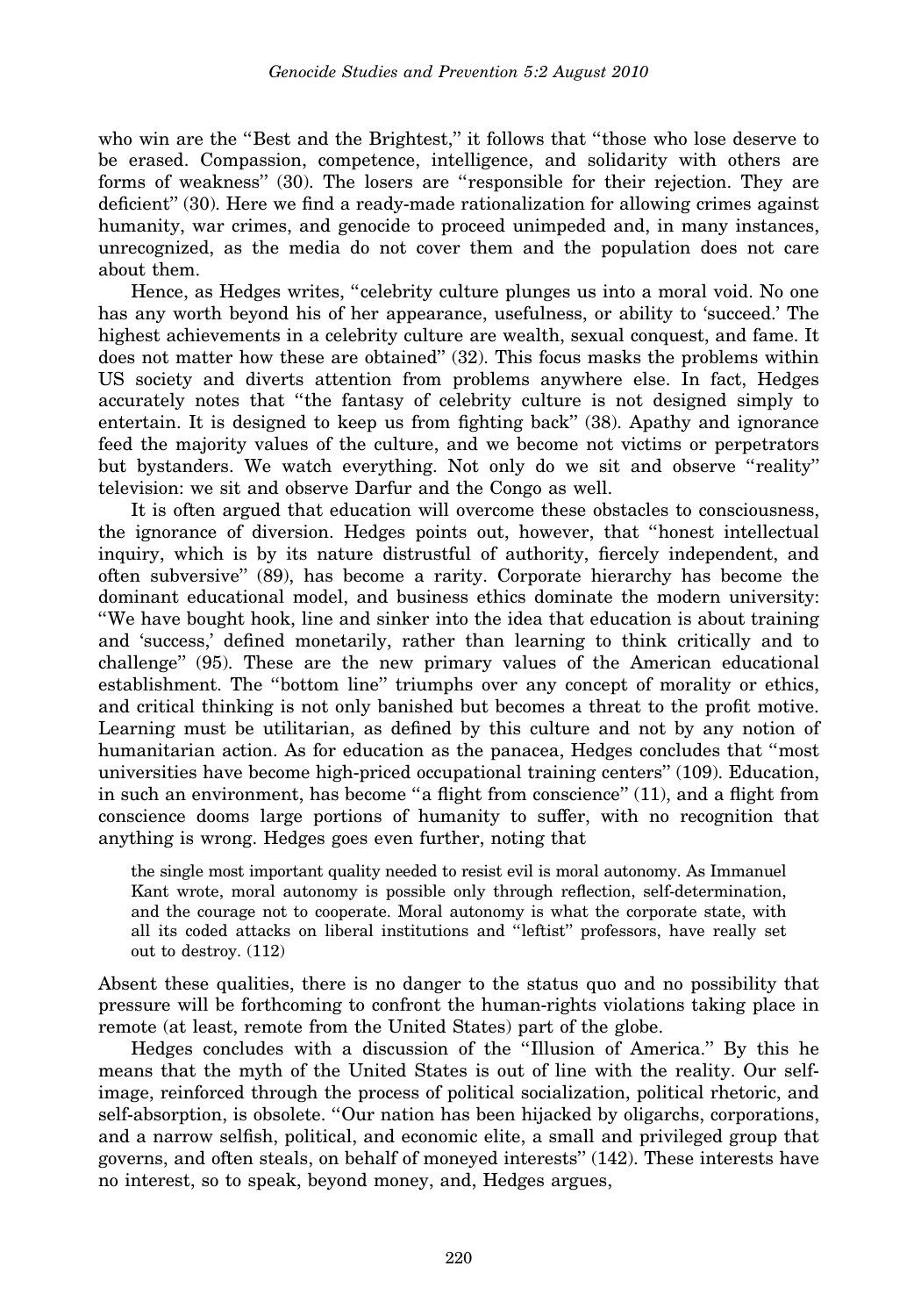#### Book Review

in the name of patriotism and democracy, in the name of all the values that were once part of the American system and defined the Protestant work ethic, [have] systematically destroyed our manufacturing sector, looted the treasury, corrupted our democracy, and trashed the financial system. Seeing this plundering we remained passive, mesmerized by the enticing shadows on the wall, assured our tickets to success, prosperity, and happiness were waiting around the corner. (142)

Manipulated into passivity, diverted from reality and unable to see what has taken place, American citizens have lost the habit of democracy, the determination to take action to improve their own and others' well-being. Political will is not only absent in situations where genocide is being committed but has virtually disappeared from American society. The process of divergence has been so successful that it probably is the case that most US citizens have a difficult time recognizing their own selfinterest, let alone the self-interest of the nation. The rabble-rousing discussion of health care is a perfect example. How there can be any debate over whether to provide health care for the 32 million people currently uninsured is baffling. Health care should be considered a right, and providing it for those currently without health care or the means to access it should be an honorable undertaking, as should stopping violence where innocent people are being slaughtered. Yet, as Hedges continually points out, the world has changed, and this perspective appears to have been driven out of Americans' cultural value structure, to be replaced by apathy and, if the present public discourse be any measure, hostility.

In this last chapter, Hedges adds more detail to his view of the decay of American culture. The economic decline and the reasons behind that decline—in particular, corporate domination of American political and social life—have, according to Hedges, caused Americans to lose the ability to distinguish between morality and immorality and to support action to combat evil—or to even recognize its occurrence.

''The government,'' he writes, ''stripped of any real sovereignty, provides little more than technical expertise for elites and corporations that lack moral restraints and a concept of the common"; "cultures that cannot distinguish between illusion and reality die'' (143). Or, more appropriately for this discussion, allow others to die, unable or unwilling to distinguish between events that actually call for active intervention and interventions in the pursuit of corporate or national interest. So, no intervention in the former Yugoslavia, in Rwanda, or in Darfur—but invasions of Iraq and Afghanistan. The United States has become a culture characterized by ''war and rampant militarism'' (144), and Hedges cites the usual statistics on US military spending, bases around the world, and arms sales to make his point. This leads, in Hedges' persuasive argument, to a kind of national psychopathology that is transferred from the modern corporation to the nation-state. Hedges borrows the typology of psychopathology from Joel Bakan's book The Corporation: The Pathological Pursuit of Profit and Power,<sup>1</sup> providing this checklist of psychopathic traits:

Callous unconcern for the feelings of others;

Incapacity to maintain enduring relationships;

Reckless disregard for the safety of others;

Deceitfulness: repeated lying and conning of others for profit [or for your own interests];

Incapacity to experience guilt;

Failure to conform to social norms with respect to lawful behavior [as in failure to abide by international law]. (163)